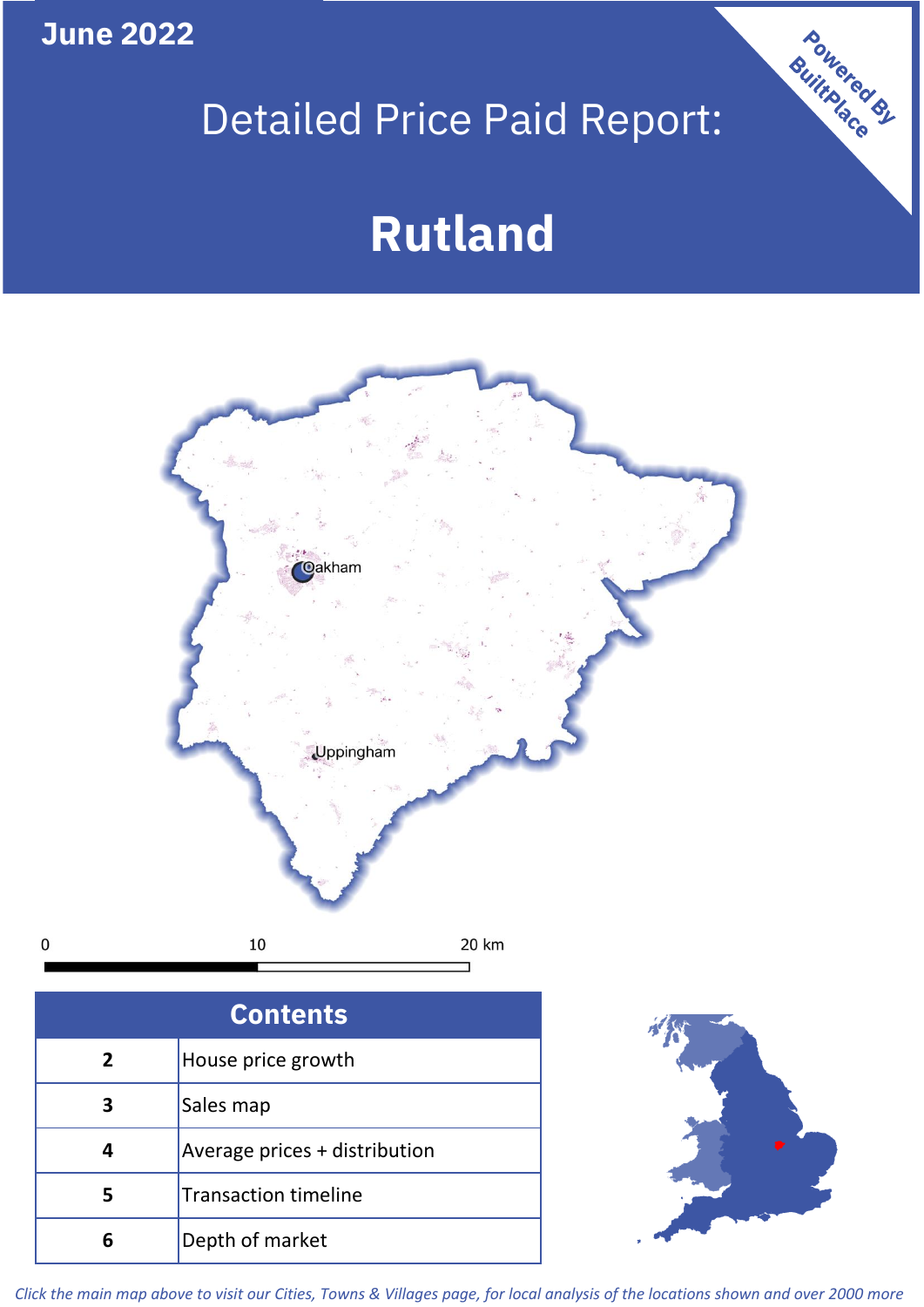# **Headline Data**

|                     | <b>Current level</b> | 3 month  | <b>Annual</b> | 5 year   | 10 year |
|---------------------|----------------------|----------|---------------|----------|---------|
| <b>House prices</b> | £353,570             | 1.9%     | 2.3%          | 29.2%    | 64.2%   |
| <b>Transactions</b> | 605                  | $-15.3%$ | 8.4%          | $-24.0%$ | 23.7%   |

# **House Price Growth (April 2022 data)**

#### *Annual Change in House Prices*



House prices in Rutland grew by 2.3% in the 12 months to April 2022 (based on 3-month smoothed data). By comparison national house prices grew by 10.7% and prices in the East Midlands grew by 11.6% over the same period.

Rutland house prices are now 47.5% above their previous peak in 2007, compared to +50.1% for the East Midlands and +52.9% across England.



#### *Year-To-Date Change in House Prices, December to April*

Local prices have grown by 1.4% in 2022 so far, compared to growth of 5.7% over the same period last year.

#### *Source: OS OpenData; UK House Price Index (Contains HM Land Registry data © Crown copyright)*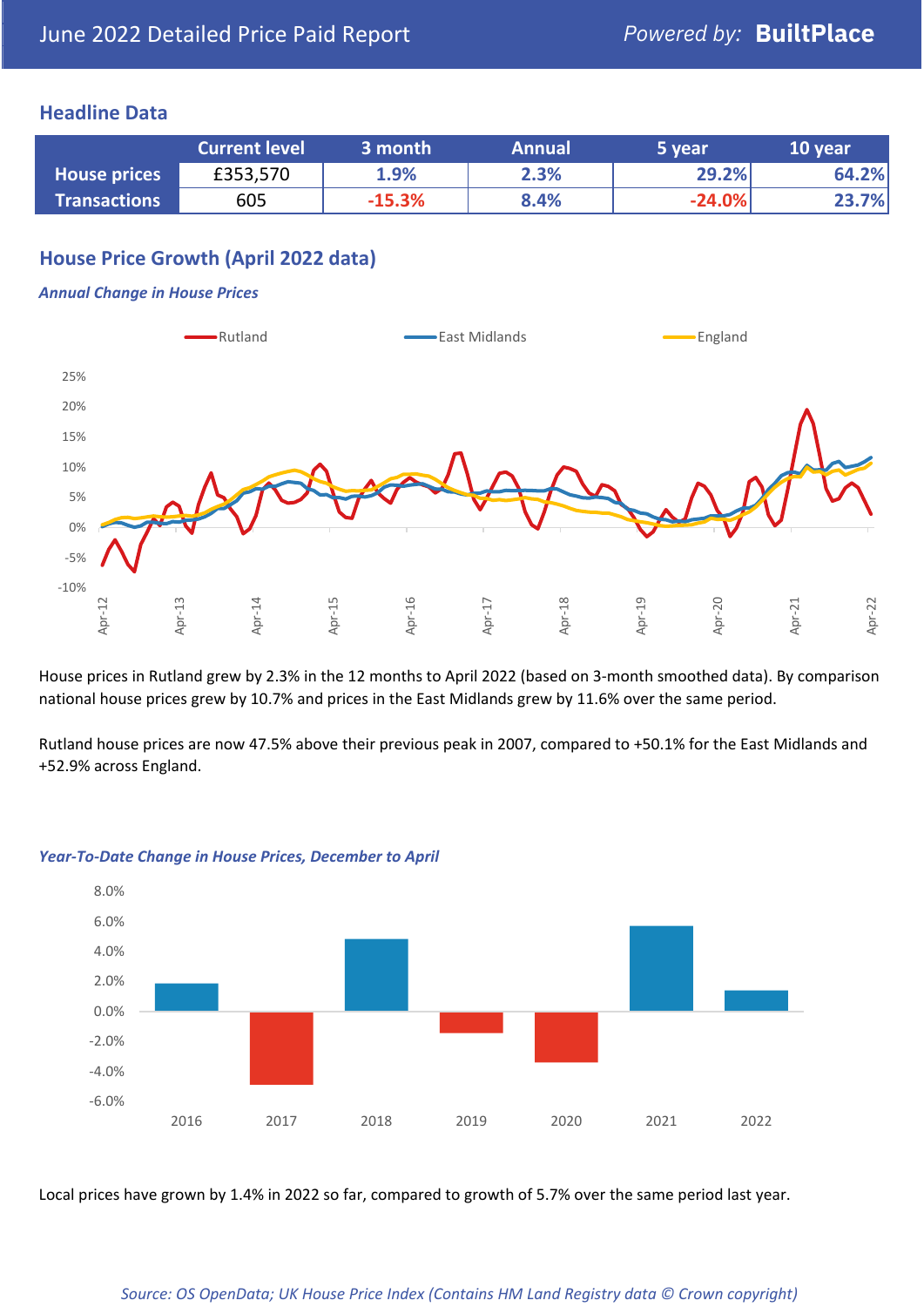# **House Price Map**

## *12 months to April 2022*



*Each point is one postcode, coloured by the average value relative to all sales in this local authority (price bands are LA-specific quintiles).*

# **Map Key**

| Min      | <b>Max</b> |                            |
|----------|------------|----------------------------|
| Up to    | £194,000   | 1st quintile / lowest 20%  |
| £194,000 | £248,000   | 2nd quintile               |
| £248,000 | £354,000   | 3rd quintile               |
| £354,000 | £483,000   | 4th quintile               |
| £483,000 | and over   | 5th quintile / highest 20% |

*Source: OS OpenData; UK House Price Index (Contains HM Land Registry data © Crown copyright)*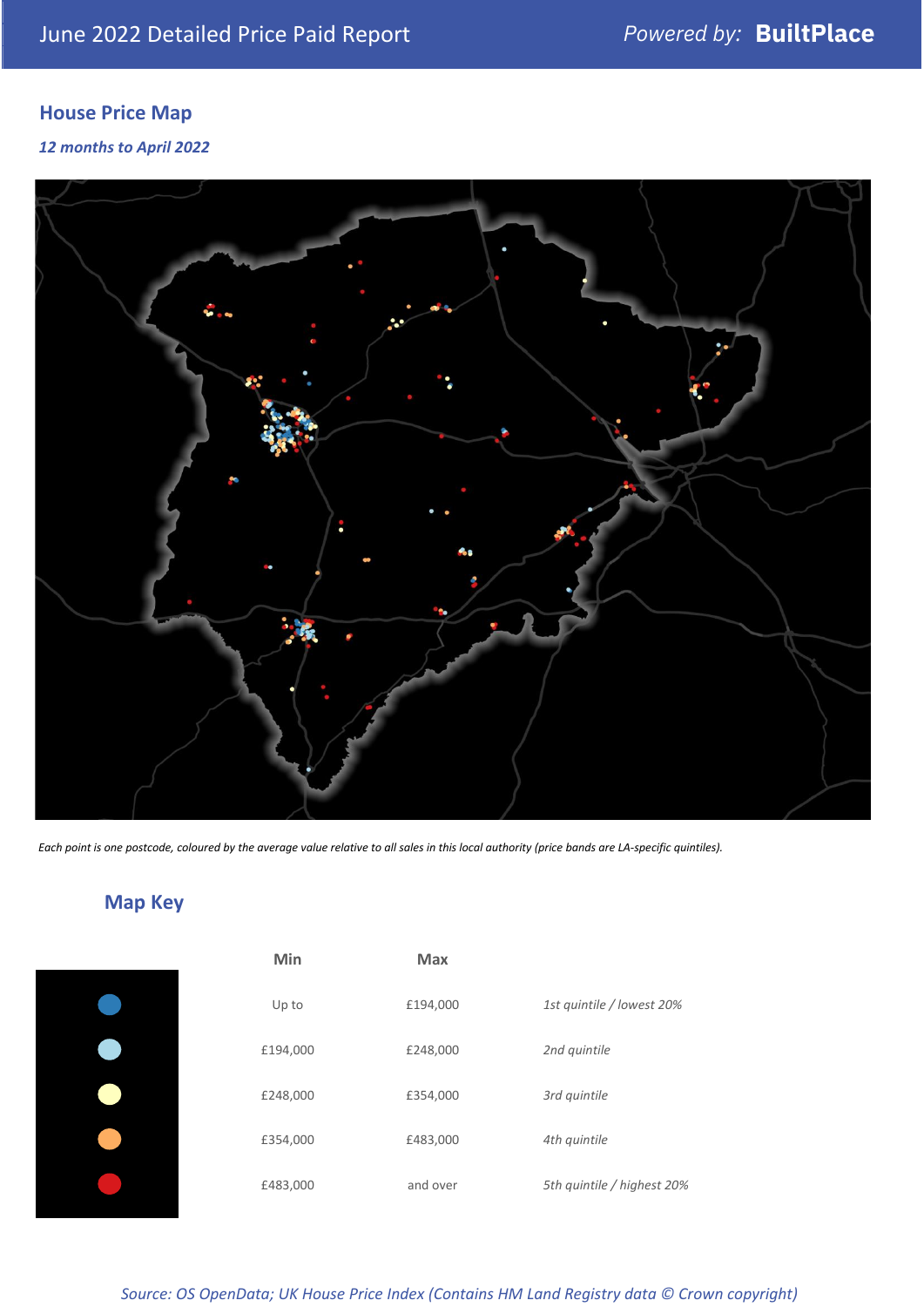# **Average House Price by Property Type**

### *12 months to April 2022*



|                 | <b>New</b>           | <b>Second hand</b> |  |
|-----------------|----------------------|--------------------|--|
| <b>Flat</b>     | No recorded<br>sales | £166,210           |  |
| <b>Terraced</b> | No recorded<br>sales | £234,668           |  |
| Semi-detached   | No recorded<br>sales | £313,169           |  |
| <b>Detached</b> | No recorded<br>sales | £516,860           |  |

# **House Price Distribution by Year**

*All properties, by price band and calendar year (2020 = year to date)*

|                    | 1997 | 2002 | 2007 | 2012 | 2017 | 2019 | 2020 |
|--------------------|------|------|------|------|------|------|------|
| <b>Under £100k</b> | 70%  | 31%  | 3%   | 4%   | 1%   | 0%   | 0%   |
| £100-200k          | 26%  | 43%  | 43%  | 43%  | 33%  | 18%  | 28%  |
| E200-300k          | 4%   | 18%  | 25%  | 25%  | 32%  | 31%  | 19%  |
| £300-400k          | 1%   | 5%   | 14%  | 13%  | 14%  | 16%  | 17%  |
| £400-500k          | 0%   | 2%   | 8%   | 7%   | 8%   | 12%  | 17%  |
| £500k-1m           | 0%   | 2%   | 6%   | 6%   | 11%  | 18%  | 19%  |
| £1-2m              | 0%   | 0%   | 1%   | 1%   | 1%   | 3%   | 0%   |
| <b>Over £2m</b>    | 0%   | 0%   | 0%   | 0%   | 0%   | 0%   | 0%   |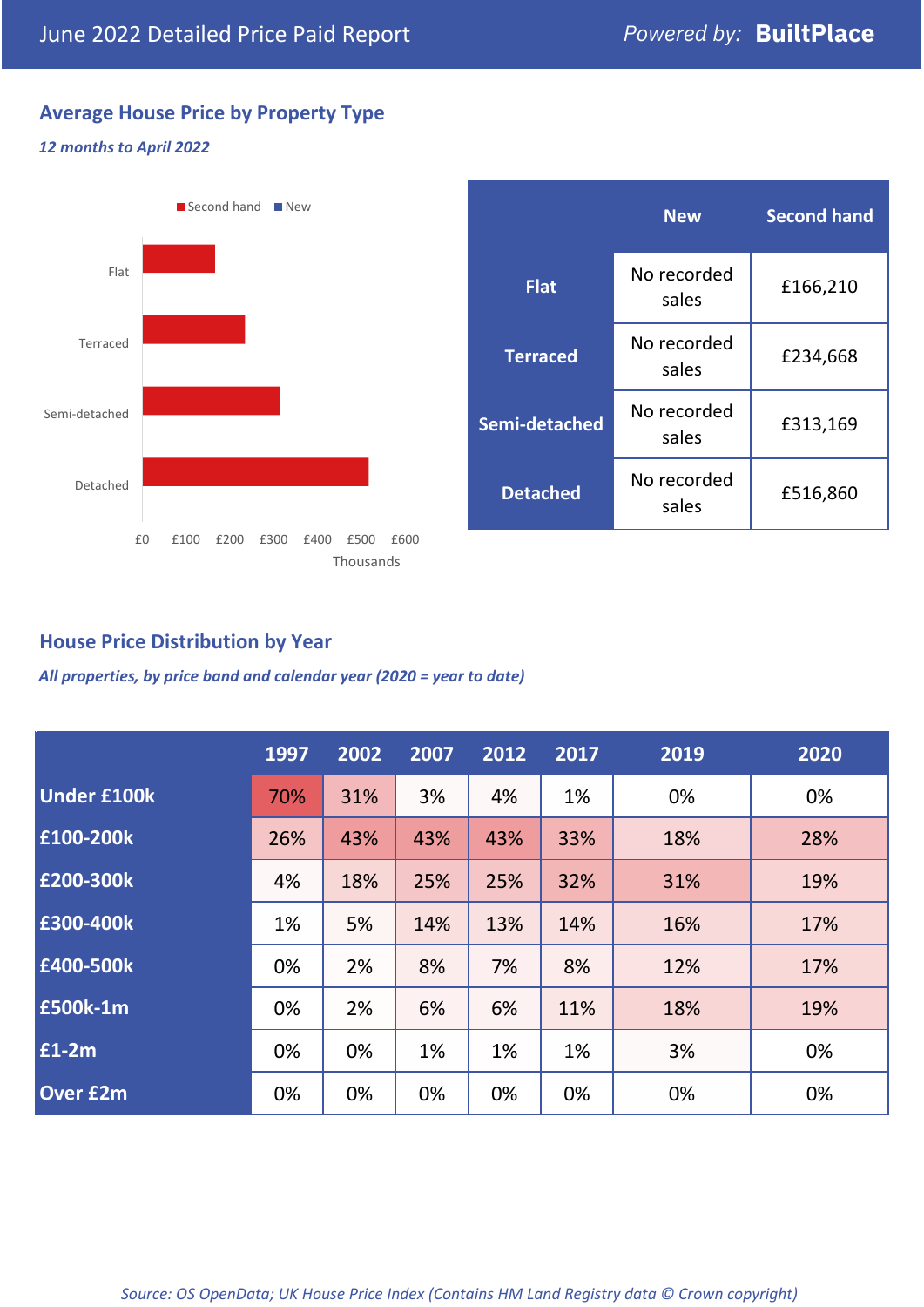# **Transactions (February 2022 data)**

*Annual Transactions, Indexed (2001-05 average = 100)*



There were 605 transactions in Rutland during the 12 months to February 2022. This is 68% of the average from 2001-05 and suggests activity is significantly below pre-downturn levels.

Transactions in Rutland have fallen by 22.7% since 2014, compared to changes of -8.0% for East Midlands and -7.7% for England.



#### *Cash and New Build Sales as % of Total, by Year*

*Note: The data on this page EXCLUDES transactions identified as transfers under a power of sale/repossessions, buy-to-lets (where they can be identified by a mortgage), and transfers to non-private individuals - i.e. it comprises only Land Registry 'A' data.*